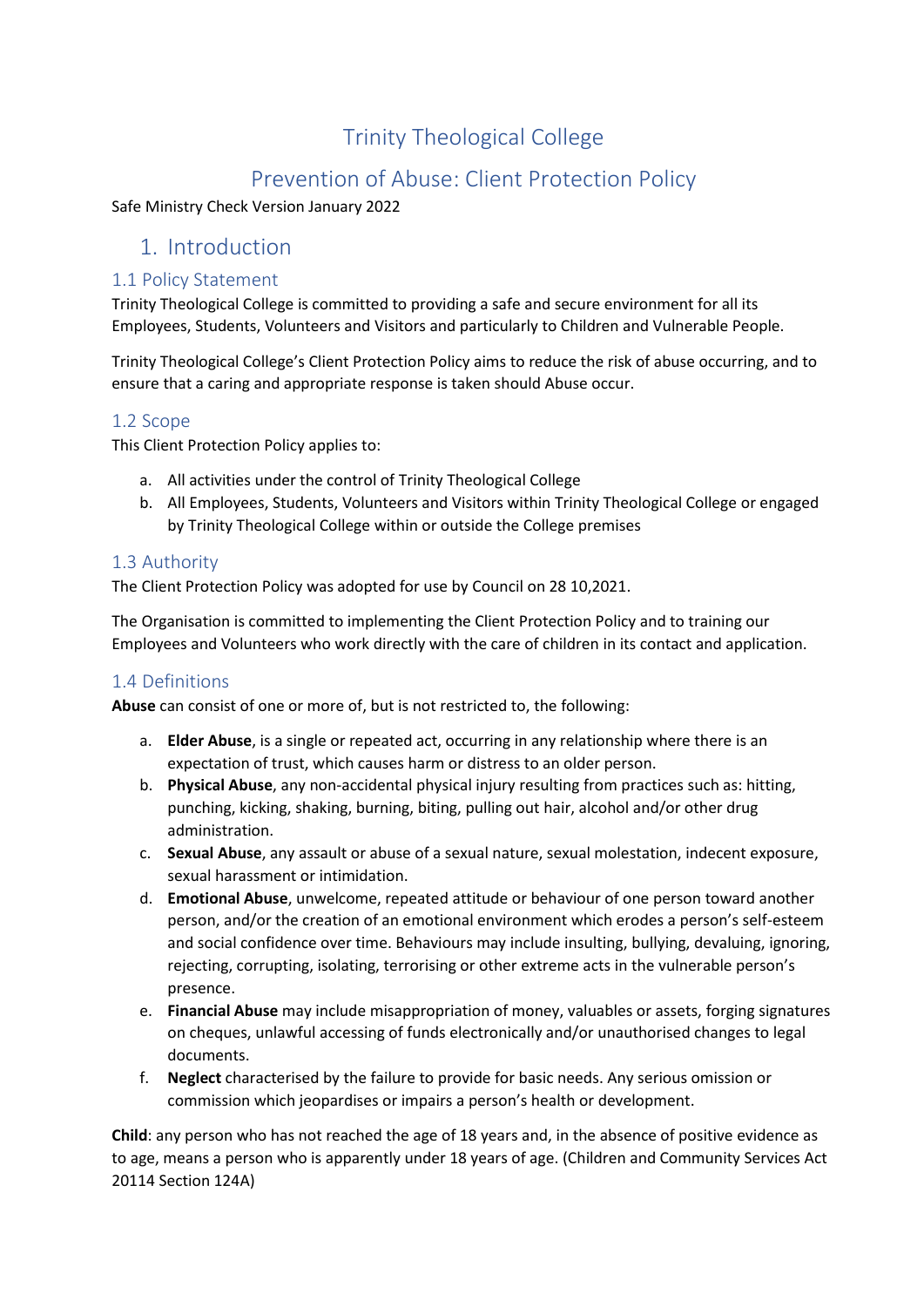**Employee:** is any person who is:

- a) Employed by the Organisation under a contract of employment as a full-time, part-time, casual or temporary employee or working for the organisation under a contract of service or apprenticeship.
- b) Under a contract of service with another employer but is seconded to work for the Organisation.

**Organisation**: Trinity Theological College, located at 632-634 Newcastle Street, Leederville, Western Australia.

**Student**: any person officially enrolled for education or training with the Organisation.

**Supervisor**: the person to whom the Employee or Volunteer reports.

**Visitor:** any person who is not an Employee, Volunteer or current Student that has good cause to be on the Organisation's premises or attending an event of the Organisation.

**Volunteer**: any person who is engaged by the Organisation to work or to provide a service to the Organisation or on their behalf in the carrying out of their operations and who receives no remuneration or compensation in money or other benefit for carrying out these duties.

**Vulnerable Person:** any person (including children) who is or may need community care services by reason of mental or other disability, age or illness.

## 2. Policy Review

This Client Protection Policy will be reviewed annually to be presented at the October meeting of Council. Any proposed changes will be submitted for approval before being implemented.

## 3. Obligations

#### 3.1 Responsibility

The core expectations of any responsible Organisation require us to treat all people with fairness and dignity and to care for those who are less powerful and in need of nurture and protection.

#### 3.2 Legal

All relevant organisations within Australia are bound by Federal and State legislation and principles established through common law. The Organisation is committed to adhering to all relevant legislation.

#### 3.3 Ethical

The Organisation's Code of Conduct outlines the expected behaviour and actions which may not be regarded as Abuse but are unacceptable behaviour for the Organisation.

The Organisation is responsible for ensuring that high standards of conduct are maintained at all times. Any breach of the Code of Conduct must be reported in accordance with the Organisation's discipline processes.

### 4. Selection and Screening

#### 4.1 Employees and Students or Volunteers working with Children or Vulnerable Persons.

Employees, Students or Volunteers involved in activities or programs with children or vulnerable people (e.g. Crèche) must be carefully selected and screened. Prior to commencing employment or volunteer services for ongoing or regular programmes, the following precautions will be taken: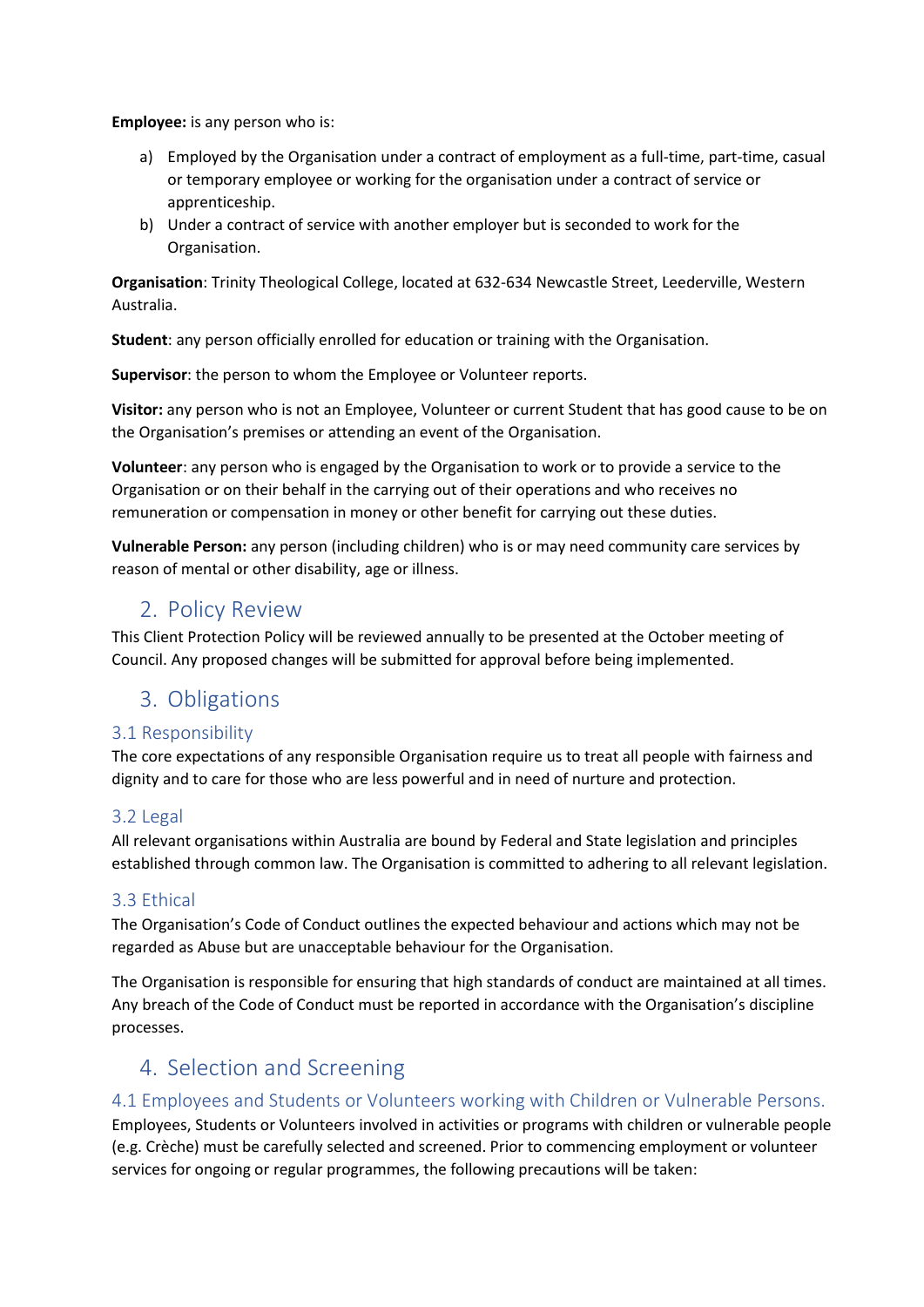- All Employees or Volunteers who are working with children on a regular ongoing basis must complete an application form which requests details of relevant past experience, positions held, details of two referees and permission to contact them (see Appendix 2).
	- Both referees will be checked and spoken to, using an agreed set of questions (see Appendix 4) which have been drafted by the Organisation.
	- The questions will seek to establish the applicant's suitability for the role or position and the conversation will be documented and retained on file.
	- All short-listed candidates must undertake a formal interview which includes an analysis of past experience working with children, the elderly or vulnerable people.
	- A Police and/or Community Services check which complies with the legislative requirements of Western Australia will be requested and received prior to the Employee or Volunteer commencing their proposed role. The check must show that the individual is not precluded from working in childcare or aged care.

#### 4.2 Employees or Volunteers working within the Organisation.

Where the Organisation has identified that an applicant has previously committed a violent or sexually related offence (See WWC Act at www.slp.wa.gov.au 1), they cannot, under any circumstances, be considered for employment or engagement with the Organisation.

## 5. Training

All new Employees, Students or Volunteers working with Children will be issued with a copy of this policy and receive formal training in:

- The content and application of the Organisation's Client Protection Policy,
- Reporting procedures and the associated legal requirements.

Refresher training courses based on current "best practice" and changes to legislation will be made available on an annual basis.

## 6. A Safe Environment

Incidents of Abuse are unlikely to take place in front of another person and the presence of a witness can assist in clarifying questionable allegations. For these reasons, working in pairs is required for any activity that involves children or vulnerable people For further best practice suggestions see Appendix 5

# 7. Disciplining Children

It is not the responsibility of the Organisation or its Employees, Students or Volunteers to discipline a Child, unless they are the parent or carer. If a Child does not abide by the rules set down by the Organisation or becomes an obstruction to the care of other Children and may cause harm to others on the premises, the Child will be removed and referred to their parent or guardian. At no time will anyone administer any form of physical, emotional, financial, or mental discipline. Note Employees, Students or Volunteers may need to make legitimate use of physical restraint if a Child is attacking another Child or staff member or posing an immediate danger to self or others. Where physical restraint or separation from others is used, a Employee, Student or Volunteer should continue to talk with the Child throughout the incident and make it clear that physical restraint or separation from others will stop when it ceases to be necessary and ensure that a calm and professional approach is maintained.